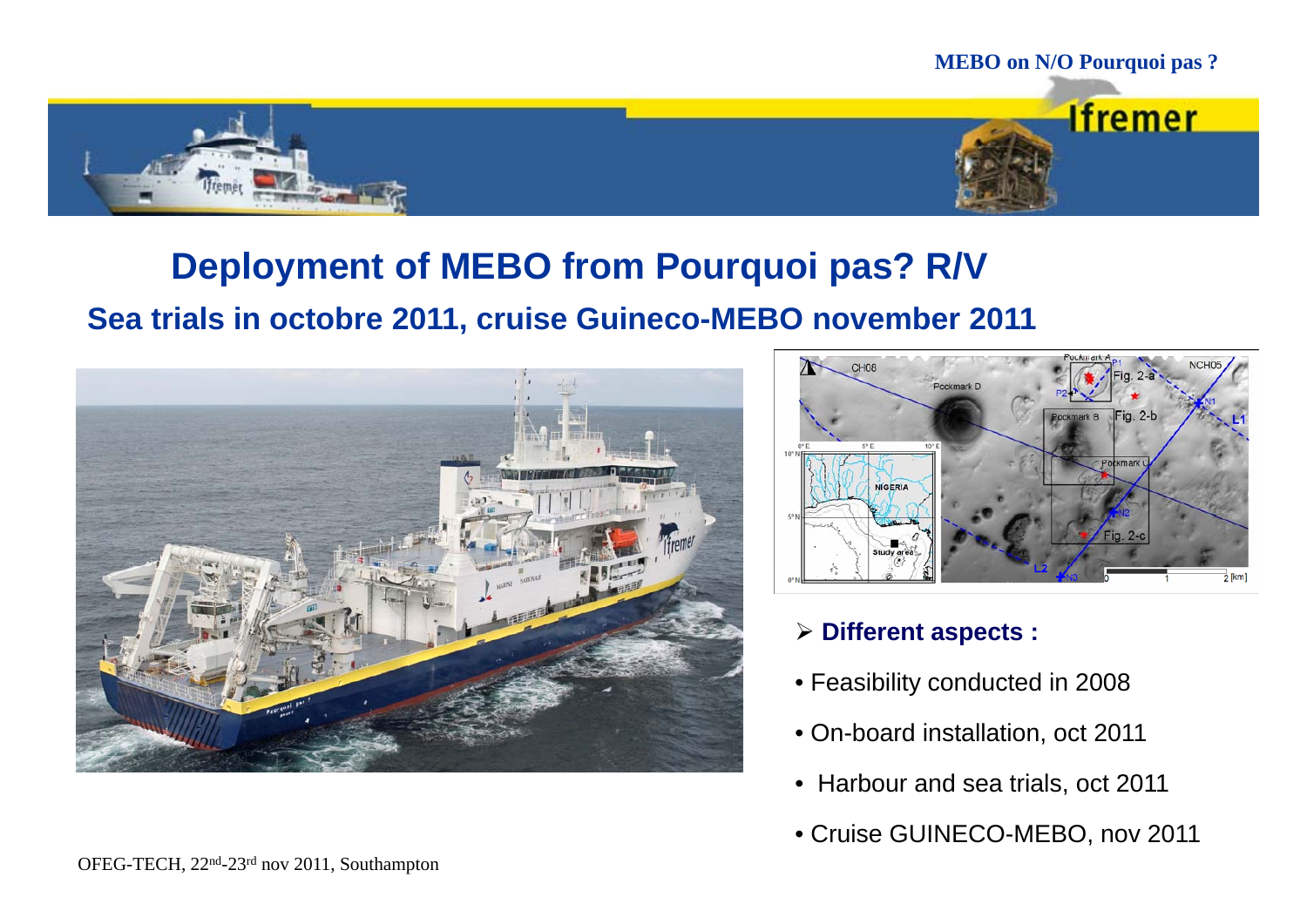





## **Mebo system**

### **Vehicle**

- Dim : 2,3 \* 2,6 \* 6.6m
- Weight in air : 10t
- Weight in water : 7,5t
- Depth : 2000 m

**Winch** : 20' – 29t

 $\overline{\phantom{a}}$ 

- **LARS**
- **Containers** : 6 \* 20'

|  | MEBO           | Containers             | MAGASIN<br>PENGUNE<br>. हि∏<br>⊖⊞∟∎<br>ATELER SOUDLINE |
|--|----------------|------------------------|--------------------------------------------------------|
|  | M1             | 1X20' SPECIAL MEBO     |                                                        |
|  | M <sub>2</sub> | 1X20' SPECIAL WINCH    |                                                        |
|  | M3             | 1X20' OFFSHORE CONTROL |                                                        |
|  | M4             | 1X20' WORK SHOP        | -180                                                   |
|  | M <sub>5</sub> | 1X20' DRILL TOOL       |                                                        |
|  | M6             | 1X20' TRANSPORT LARS   |                                                        |
|  | M7             | 1X20' LARS HPU         | <b>BOENNI</b><br>. Fill                                |

## OFEG-TECH, 22nd-23rd nov 2011, Southampton Installation on *Pourquoi pas?*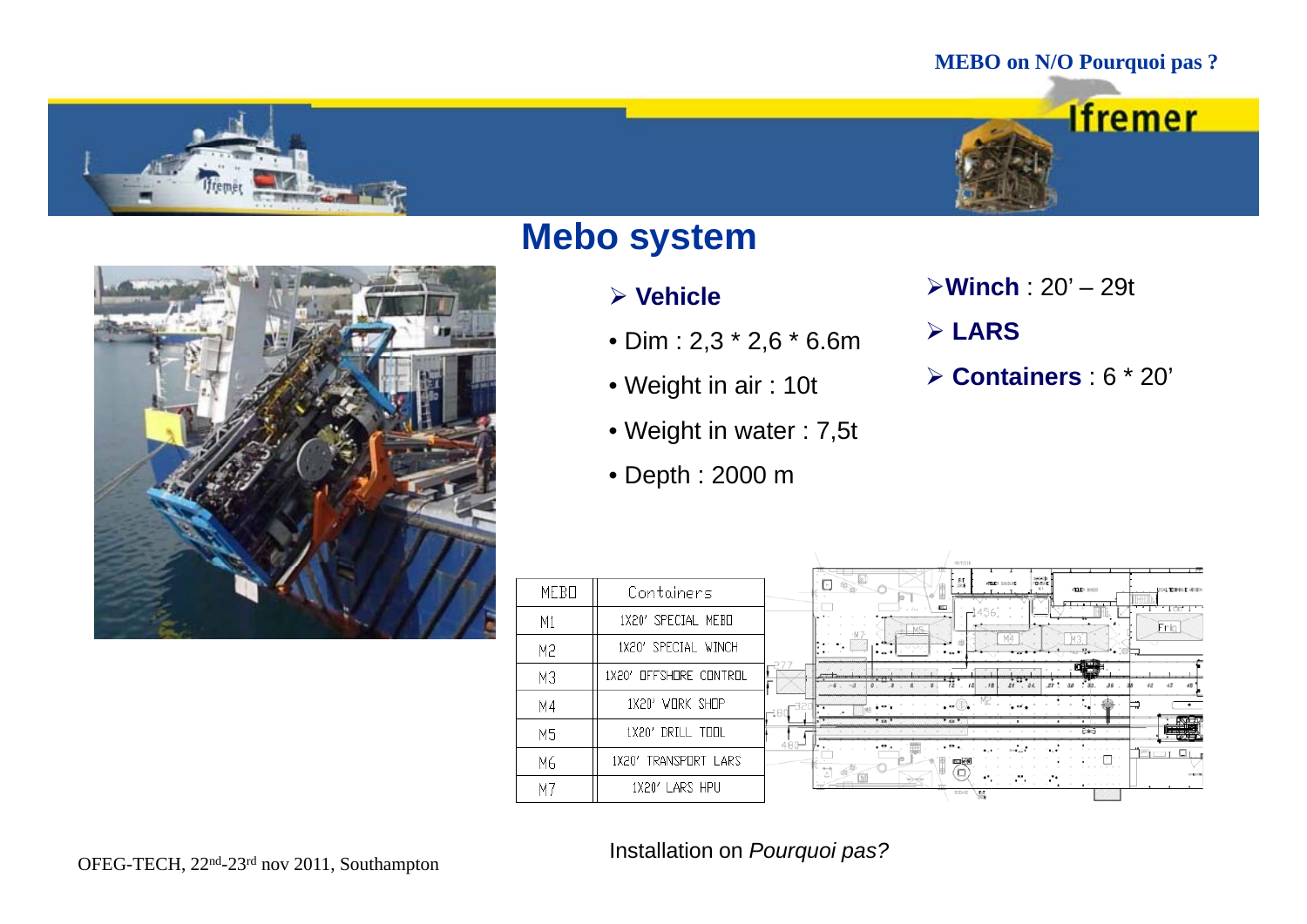

# **Deployment**

In 2007, studies confirms that the A-Frame is able to deploy MEBO and support maximum load of :

-18 T - static when unroot the MEBO,

- 15 T - on line when vehicle in water + dynamic loads

#### $\blacktriangleright$ **In air** :

- $\blacksquare$ Mébo weight in air : 10t
- × Deep sea pulley : 1t
- $\blacksquare$ On line : 11t + dynamic load

### **In water** :

- Mébo + cable : 14t
- Pulley : 1t
- On line : 15t + dynamic

## **A frame not fully out-boarded when MEBO is in operation**

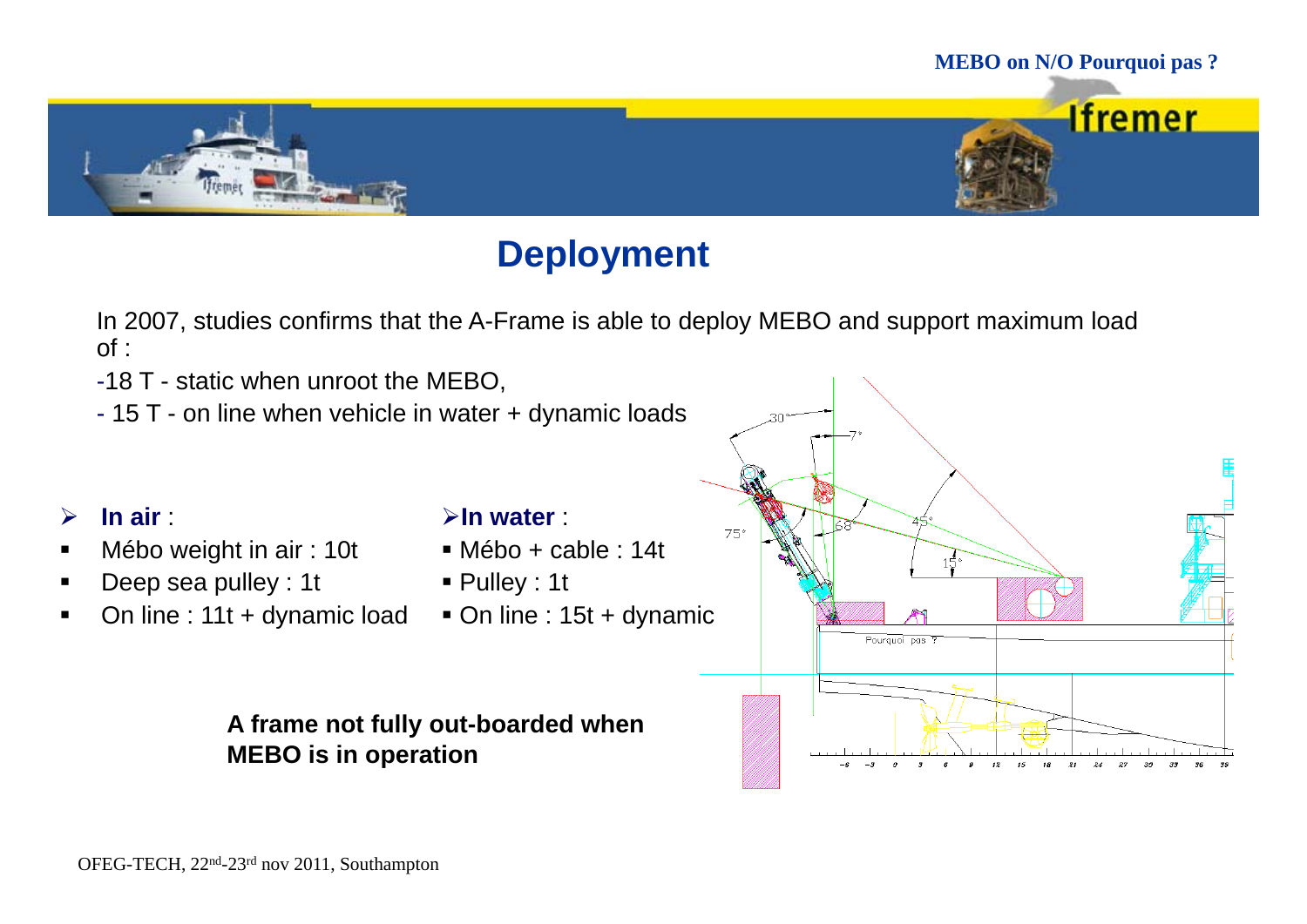



# **Adaptation frames**

**Need 2 adaptation frames :**

- $\blacktriangleright$  **For winch**
	- **To support winch weight on deck**
	- **To support static and dynamic load from winch on deck winch**



**For LARS**

 **To install LARS on board with** \_ \_ \_ \_ \_ \_ \_ \_ \_ \_ \_ \_ \_ \_ \_ \_ \_ \_ \_ \_ **its rails**

OFEG-TECH, 22<sup>nd</sup>-23<sup>rd</sup> nov 2011, Southampton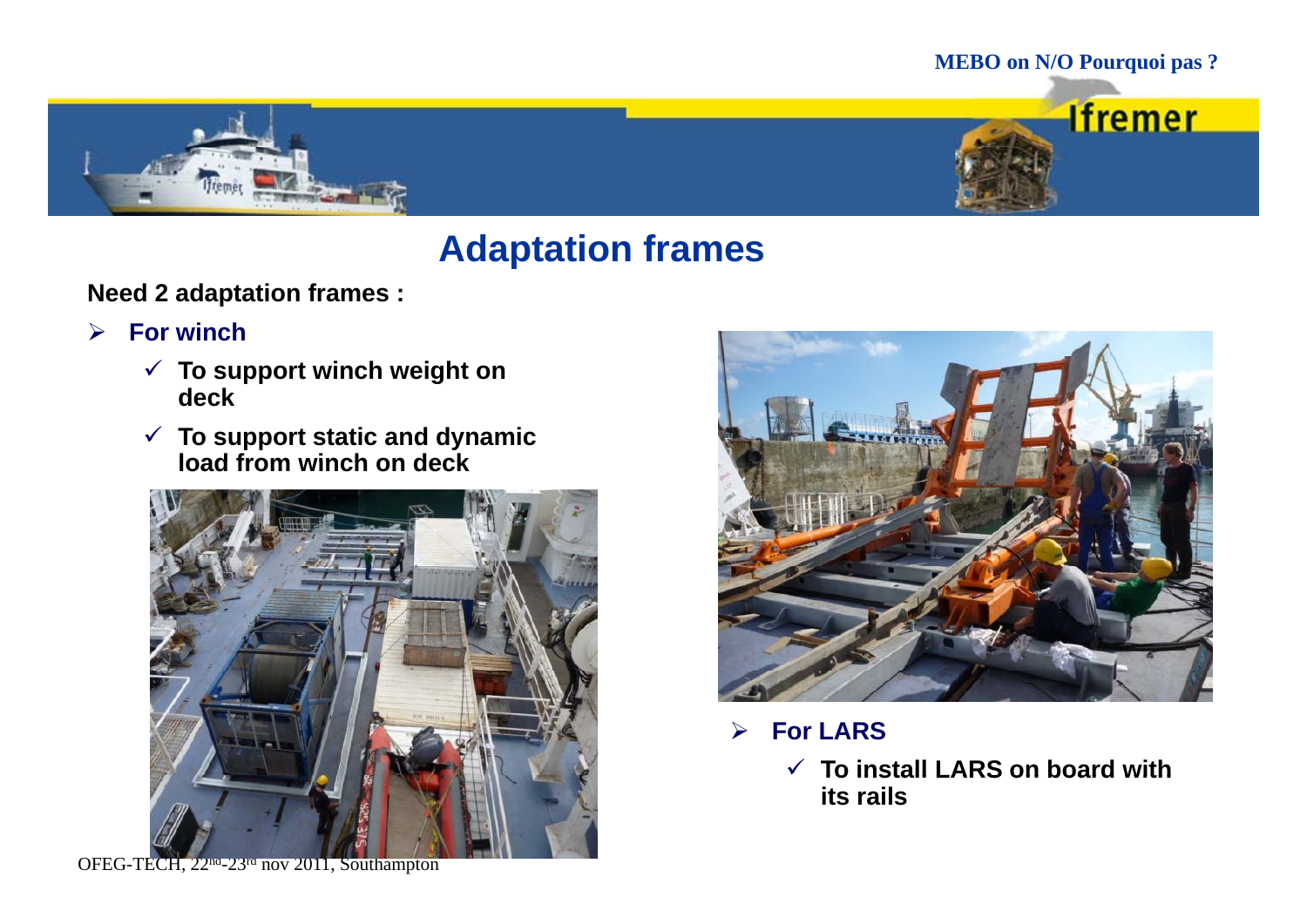



# **Several connexions**

### **Power connexion with board :**

- $\blacktriangleright$ 2 connections 380V, 150 A, 3 phases
- $\blacktriangleright$ 2 connections 380V, 63A, single phase
- $\blacktriangleright$ 1 connection 380V, 63A, 1CEE
- $\blacktriangleright$ 1 connection 380V, 250A, 3 phases

## **N t ki i Networking connexion :**

- ➤ Integrated navigation
- Ultra Short Base Line data to acoustic positioning MEBO

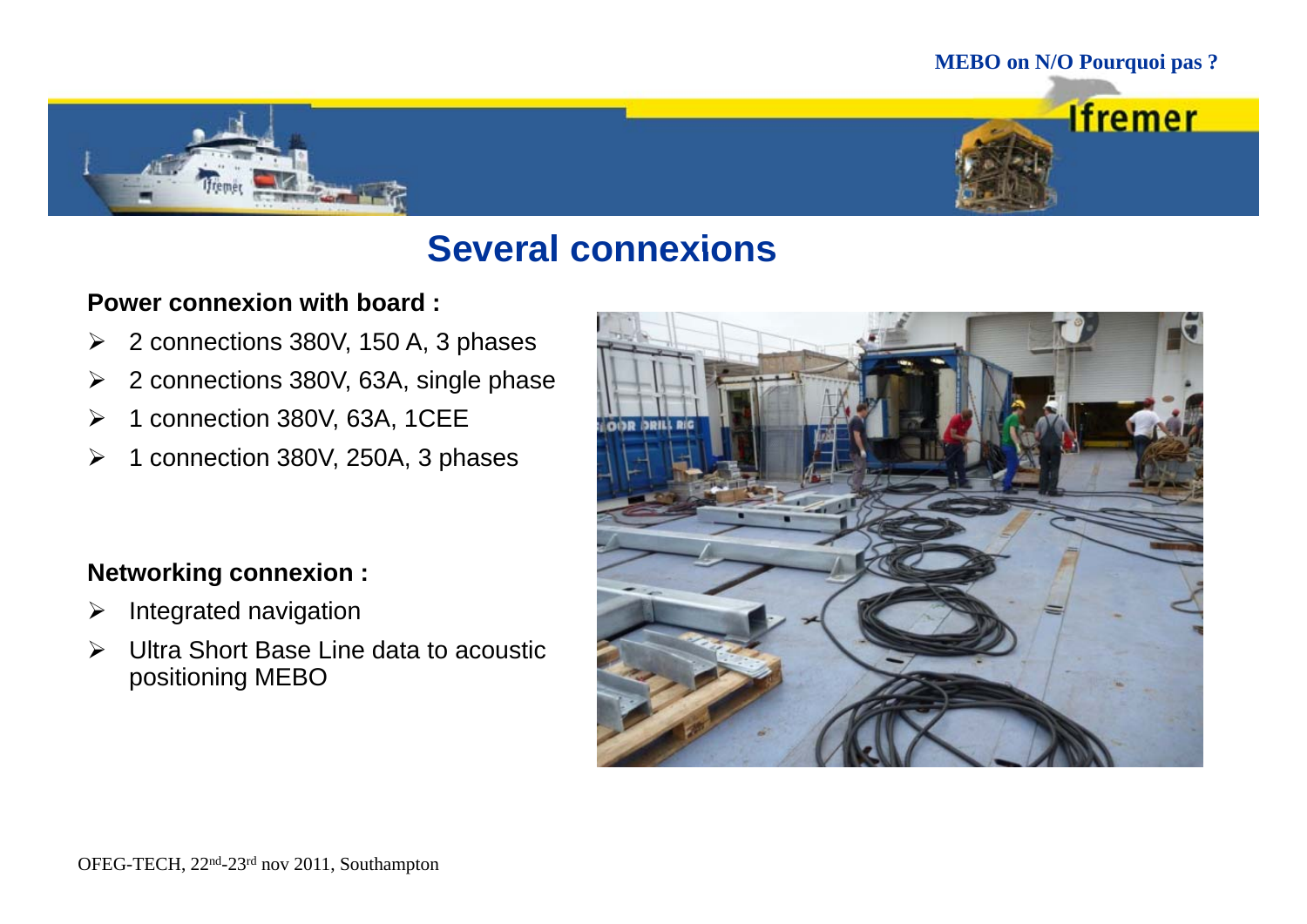



# **Handling procedure**

#### $\blacktriangleright$ **Launching procedure**

- LARS used to drive MEBO from horizontal to vertical position
- When A frame slightly out-boarded, deep sea cable handles MEBO, disengages it from LARS
- A frame is still slightly over-boarded and cable is paid out – floats are fitted





OFEG-TECH, 22nd-23rd nov 2011, Southampton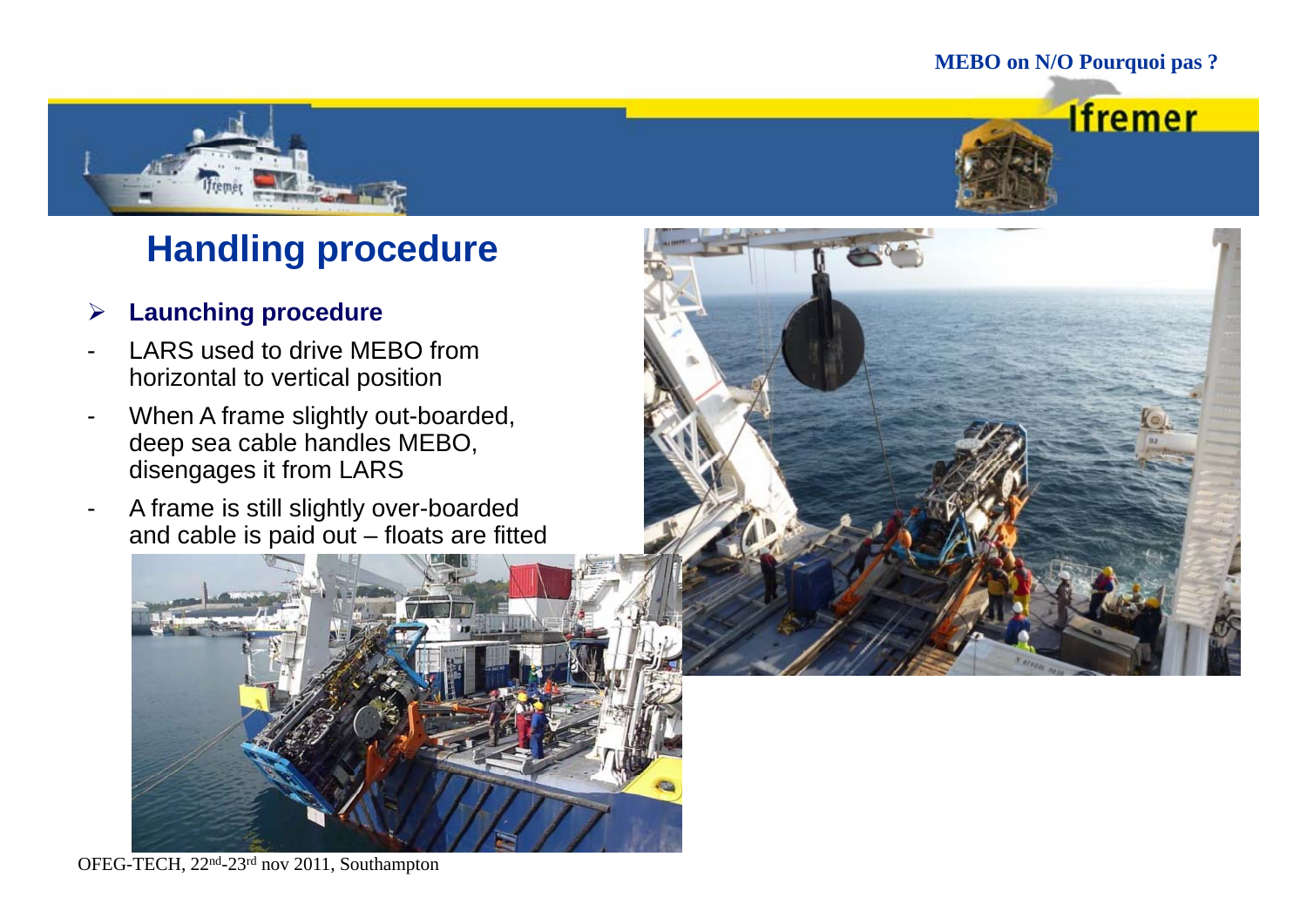**Ifremer** 



# **Harbour trials**

#### $\blacktriangleright$ **Harbour trial**

After 5 days of installation, an Harbour Trial was efficient

- tests of connection and power alimentation

- trial of outreach



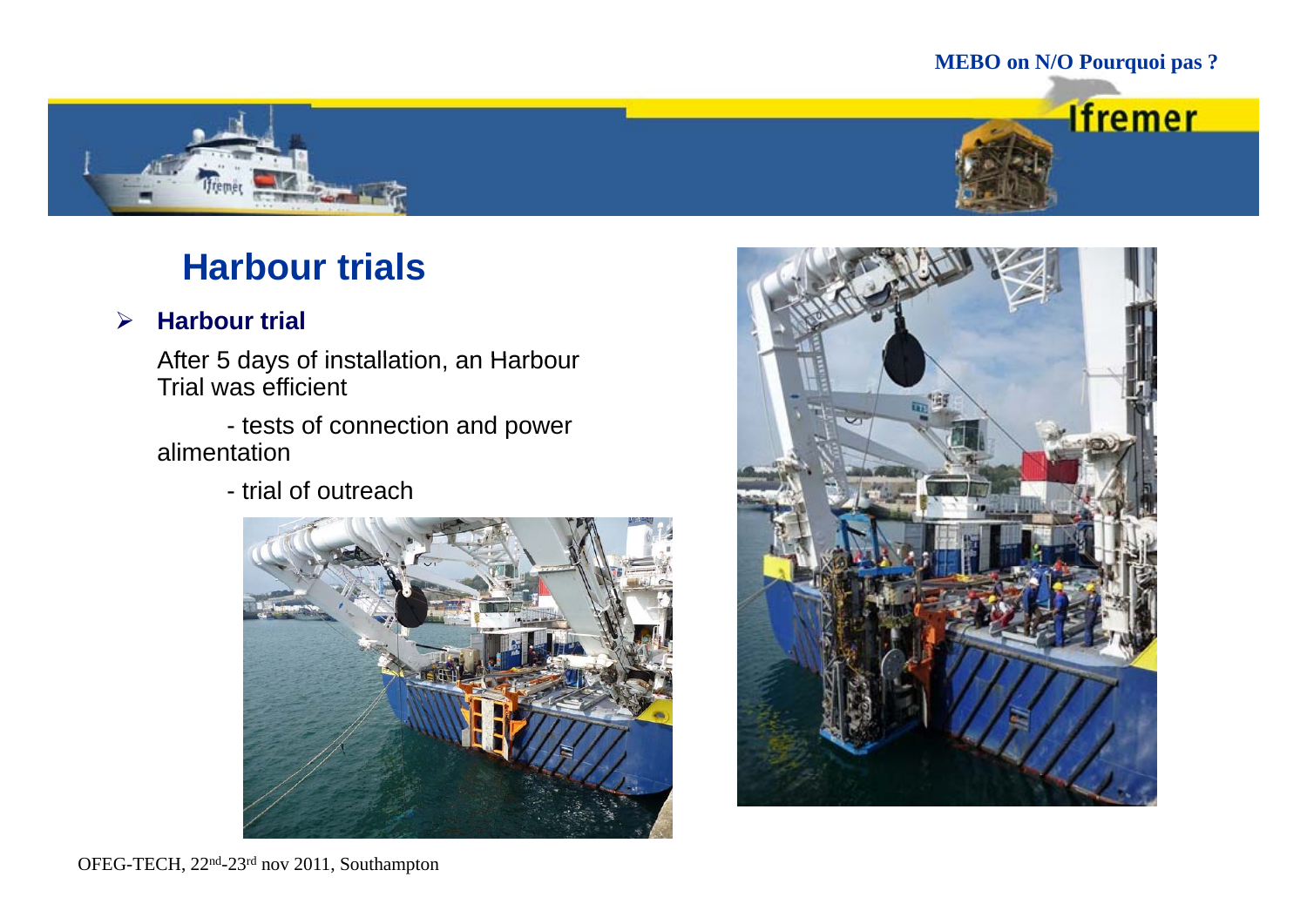



# **Sea trials**

#### $\blacktriangleright$ **Sea trials**

After Harbour test, sea trial was done at 70 m depth.

**Objective** : crew need to practise MEBO handling and recovery with the use of floats on cable.